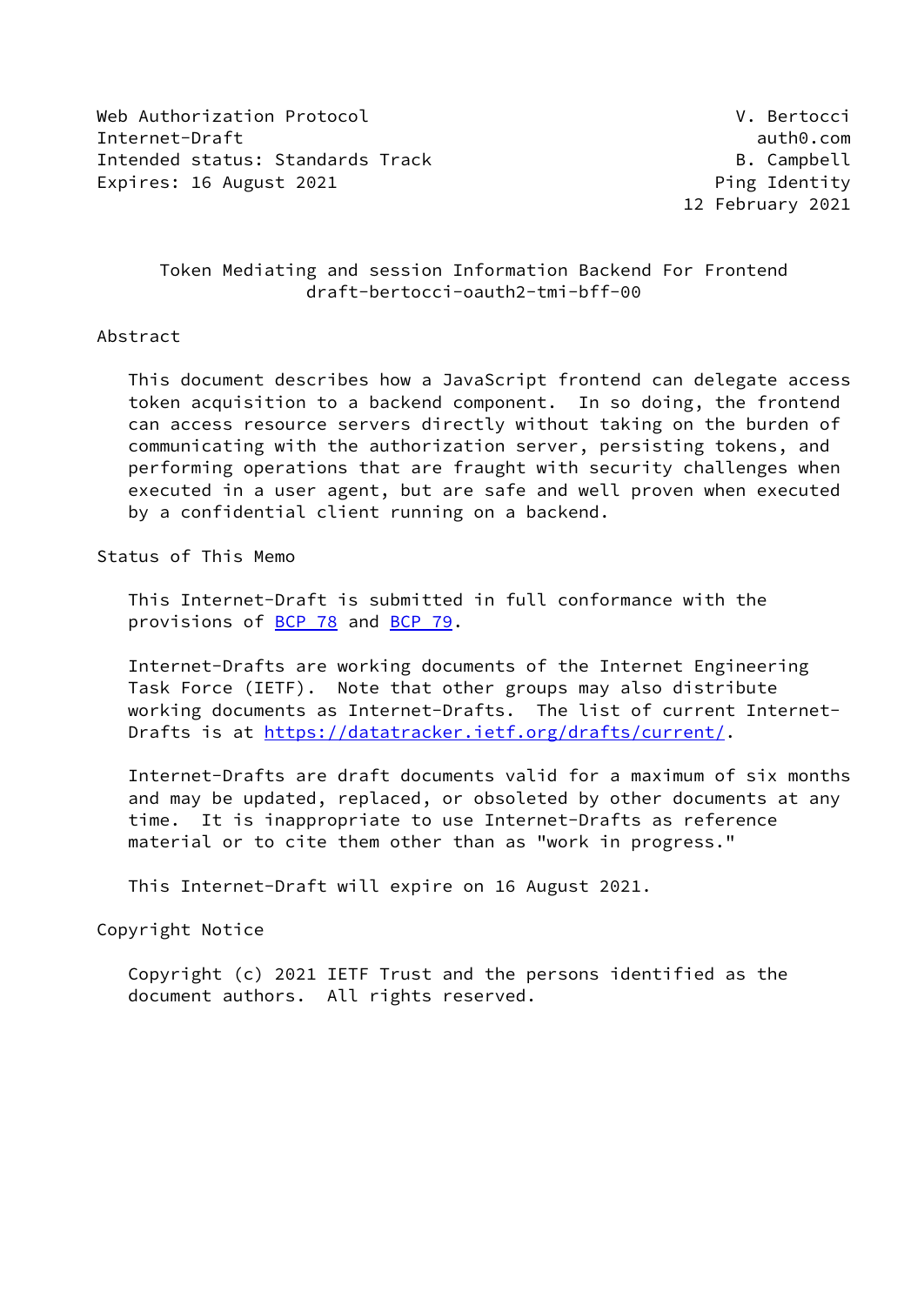Internet-Draft oauth2-tmi-bff February 2021

This document is subject to **[BCP 78](https://datatracker.ietf.org/doc/pdf/bcp78)** and the IETF Trust's Legal Provisions Relating to IETF Documents ([https://trustee.ietf.org/](https://trustee.ietf.org/license-info) [license-info](https://trustee.ietf.org/license-info)) in effect on the date of publication of this document. Please review these documents carefully, as they describe your rights and restrictions with respect to this document. Code Components extracted from this document must include Simplified BSD License text as described in Section 4.e of the [Trust Legal Provisions](https://trustee.ietf.org/license-info) and are provided without warranty as described in the Simplified BSD License.

## Table of Contents

| 1.                                                                   | $\overline{3}$                            |
|----------------------------------------------------------------------|-------------------------------------------|
| 1.1.                                                                 |                                           |
|                                                                      |                                           |
|                                                                      |                                           |
|                                                                      |                                           |
|                                                                      | $\frac{4}{5}$ $\frac{7}{7}$ $\frac{7}{7}$ |
| $3.2$ . The bff-sessioninfo Endpoint                                 | $\underline{8}$                           |
| $\underline{4}$ . Requesting Access Tokens to the Backend            |                                           |
| 4.1. Access Token Request                                            | 8<br>9<br>9                               |
| 4.2. Access Token Response                                           |                                           |
|                                                                      | 10                                        |
| $4.3.1$ . No valid session found                                     | 11                                        |
| 4.3.2. Backend cannot perform a request to the authorization         |                                           |
|                                                                      |                                           |
| 4.3.3. The backend request to the authorization server               |                                           |
|                                                                      | 11                                        |
| $\underline{5}$ . Requesting Session Information from the Backend 11 |                                           |
| 5.1. Session Information Request                                     | 12                                        |
| $5.2$ . Session Information Response 12                              |                                           |
|                                                                      |                                           |
|                                                                      | 13                                        |
| Frontend should not persist access tokens in local<br>6.1.           |                                           |
|                                                                      | 13                                        |
| Mismatch between security characteristics of token<br>6.2.           |                                           |
| requestor and API caller $\ldots \ldots \ldots \ldots \ldots \ldots$ |                                           |
| $6.3$ . Mismatch between scopes in a request vs cached tokens        | 14                                        |
| Resource server colocated with the backend<br>6.4.                   | 14                                        |
| $\mathbf{I}$ .                                                       | 14                                        |
| 8.                                                                   | 15                                        |
| 9.                                                                   |                                           |
| Appendix A. Acknowledgements 16                                      |                                           |
| Appendix B. Document History                                         | 16                                        |
|                                                                      |                                           |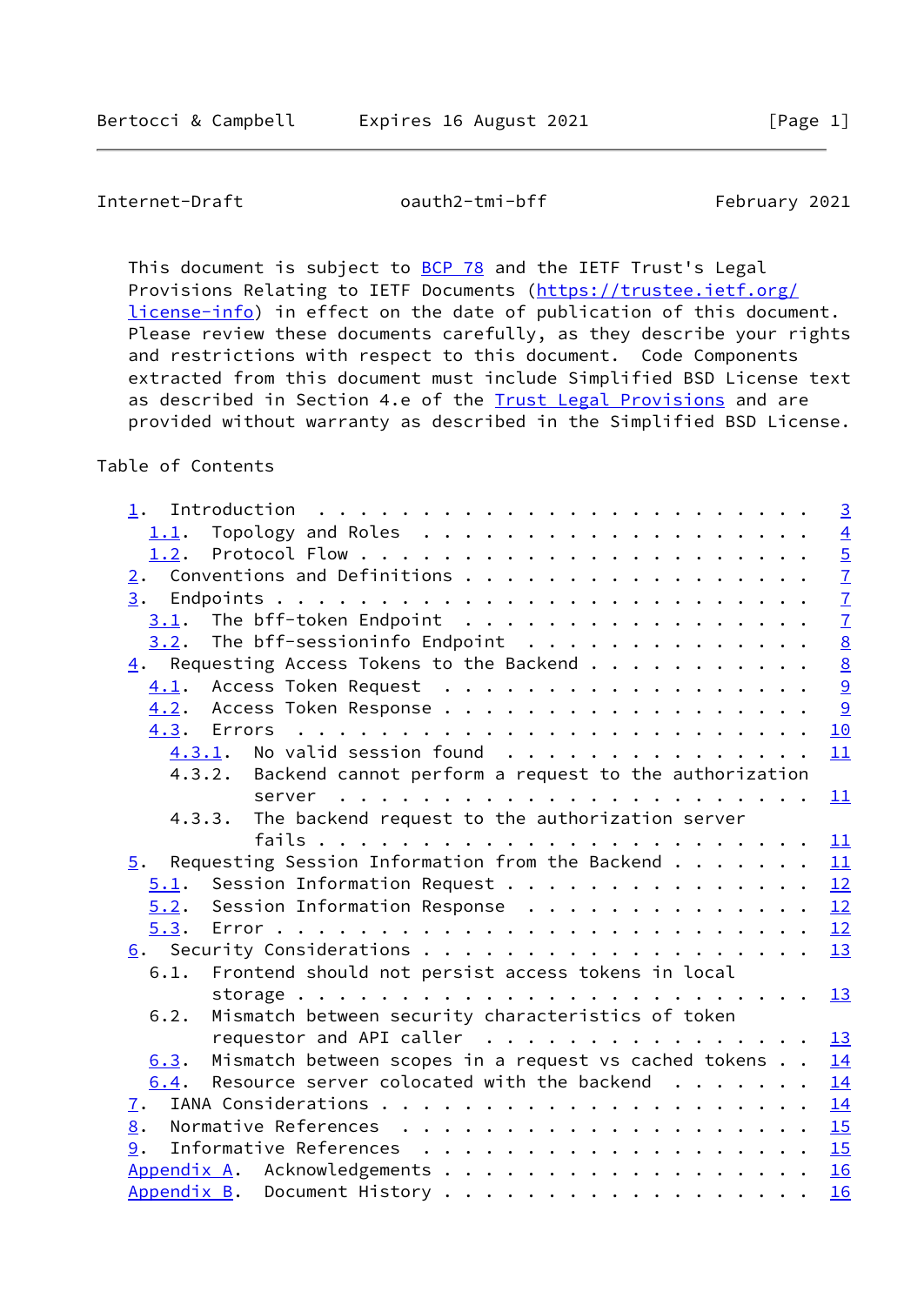|--|--|--|--|--|--|--|--|--|--|--|--|--|--|--|--|--|--|--|--|--|--|--|--|--|--|

Bertocci & Campbell Expires 16 August 2021 [Page 2]

<span id="page-2-1"></span>

Internet-Draft oauth2-tmi-bff February 2021

#### <span id="page-2-0"></span>[1](#page-2-0). Introduction

 A large portion of today's development stacks, practices and tools for the web target the user agent itself as execution environment, leveraging local resources to offer a rich, responsive user experience that rivals native applications.

 An important aspect of apps running in the user agent is their reliance on HTTP APIs, served from the app's own backend component or from third party providers on disparate domains. Whenever those API are secured according to the OAuth2 Bearer Token Usage [\[RFC6750](https://datatracker.ietf.org/doc/pdf/rfc6750)], the user agent app needs to obtain suitable access tokens: however, the task of implementing an OAuth2 [\[RFC6749](https://datatracker.ietf.org/doc/pdf/rfc6749)] client executing in a user agent is complicated by the many security challenges inherent in the browser platform. The original OAuth2 [\[RFC6749](https://datatracker.ietf.org/doc/pdf/rfc6749)] provided guidance dedicated to user agent apps in [section 4.2](#page-9-2), via the implicit grant. The approach proved to suffer from too many challenges, however, leading subsequent documents (such as the OAuth2 security BCP [\[I-D.ietf-oauth-security-topics](#page-17-3)] and OAuth 2.1 [\[I-D.ietf-oauth-v2-1](#page-17-4)]) to recommend a more secure approach based on the authorization code grant with PKCE [\[RFC7636](https://datatracker.ietf.org/doc/pdf/rfc7636)], and relying on additional security measures such as refresh token rotation and sender constraint.

 Even the new guidance doesn't entirely eliminate some of the inherent risks of implementing an OAuth2 client in a user agent. For example, offering an acceptable experience for continuous use of the app typically requires to persist tokens in local storage or to use development patterns that are too complex for the average developer to implement effectively.

 In the attempt to avoid those limitations, developers are increasingly pursuing approaches where their backend components (when available) play a more active role. For example, there are many solutions where the backend takes care of obtaining tokens from the authorization server, using classic confidential client grants, and provides a facade for every API the frontend needs to invoke: in that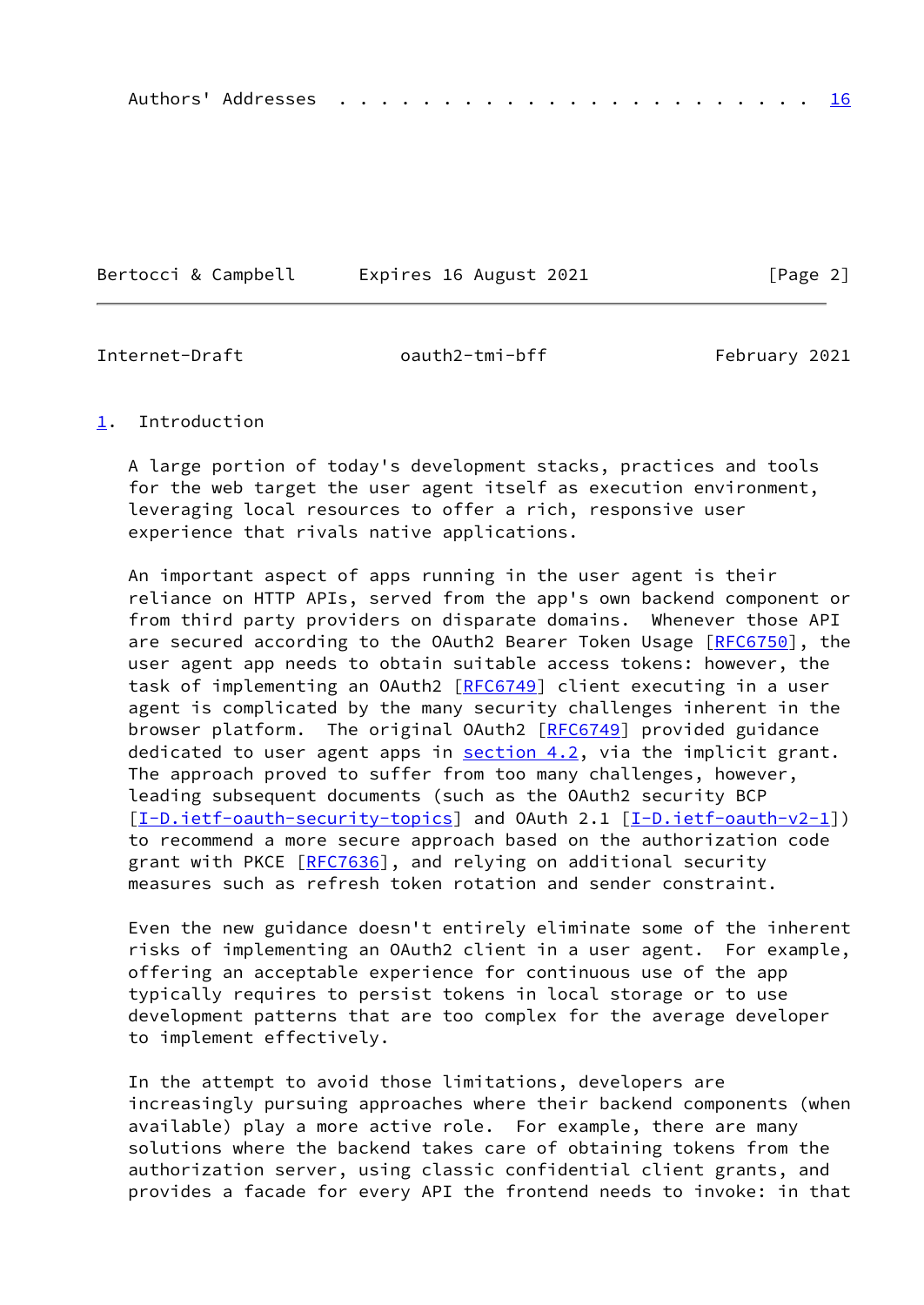way, the frontend can simply call the API via facade, securing communications with its backend using mainstream methods such as any cookie based web sign on technology.

 That approach is not always viable, as in the absence of reverse proxy deployments the creation and maintenance of a facade for multiple APIs can be expensive. As a result, is is increasingly common practice to use a simpler solution: rely on the backend component for obtaining tokens from the authorization server, and sending back to the frontend the resulting access tokens for direct frontend to API communication. As long as the mechanism used for transmitting tokens from the backend to the frontend is secure, the

| Expires 16 August 2021<br>Bertocci & Campbell | [Page 3] |
|-----------------------------------------------|----------|
|-----------------------------------------------|----------|

<span id="page-3-1"></span>Internet-Draft oauth2-tmi-bff February 2021

 approach is viable: however leaving the details of its implementation to every application and stack developer results in the impossibility to have frontend and backend development stacks to interoperate out of the box. Furthermore, there are a number of security considerations that, if disregarded in the implementation of the pattern, might lead to elevation of privilege attacks and other challenges.

 This documents provides detailed guidance on how to implement the pattern in which a frontend component can delegate token acquisition to its backend component. By offering precise guidance on details such as endpoints and messages format for each operation, this specification will allow developers to create and consume off-the shelf components that will easily interoperate and allow mixing and matching different frontend and backend SDKs, making it possible to author single page apps consuming APIs on arbitrary domains without suffering many of the security compromises normally associated to a frontend-only approach.

 Given that the pattern described here does not provide any artifact that the frontend can use to obtain session information such as user attributes, something traditional approaches to user agent apps development do afford, this document also provides a mechanism for the frontend to obtain session information from the backend.

<span id="page-3-0"></span>[1.1](#page-3-0). Topology and Roles

 This document describes how a single page application featuring a backend can obtain tokens from an OAuth2 authorization server to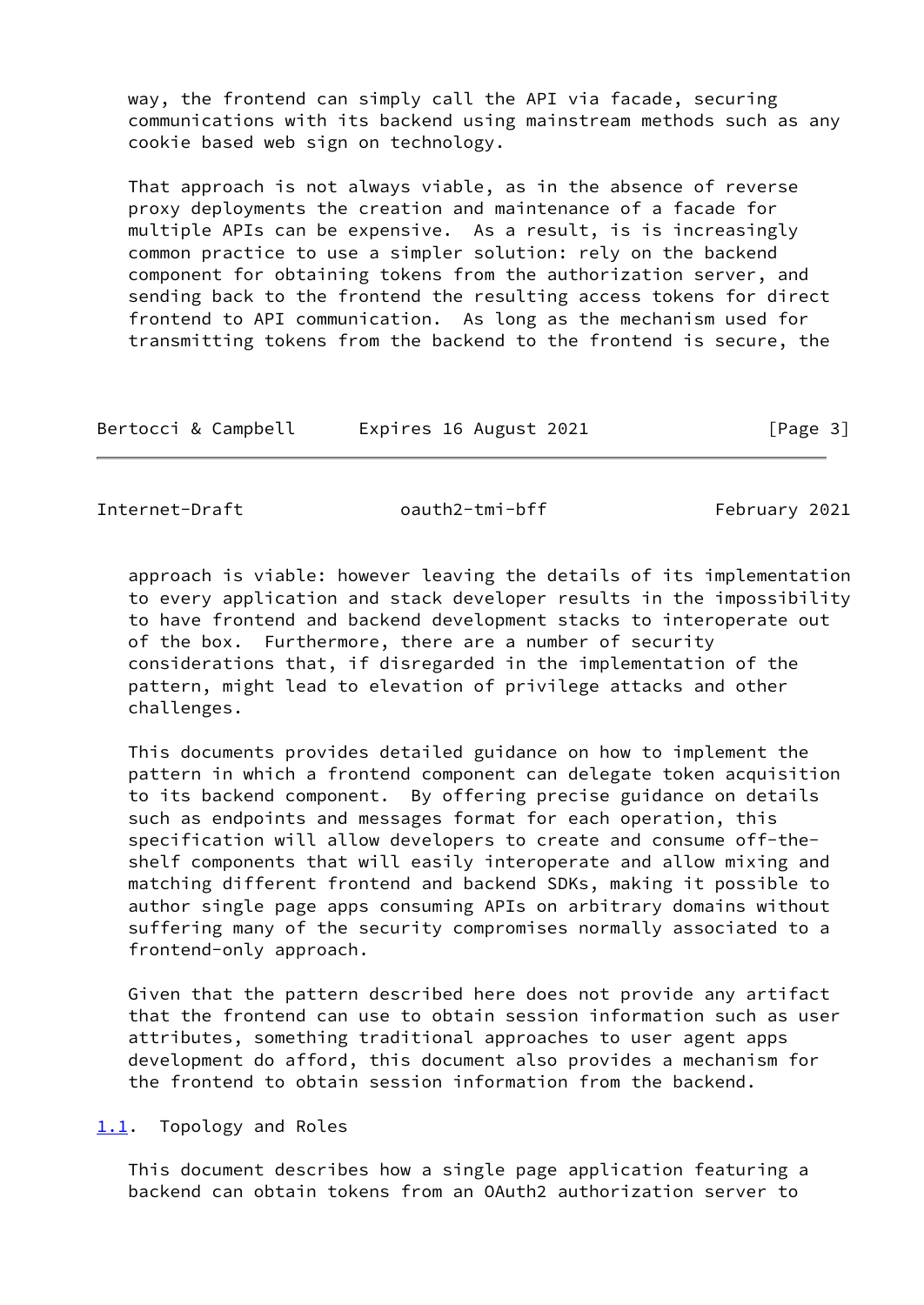access a resource server, while minimizing reliance on browser features known to suffer from security challenges. For what the protocol flow is concerned, the topology can be broken down into four roles:

- Frontend: This represents the application code executing in the user agent, controlling presentation and invoking one or more resource servers.
- Backend: The backed represents code executing on a server, in particular on the same domain from where the frontend code has been served. Backend and frontend are both under the control of the same developer.
- Resource Server: This represents a classic OAuth2 resource server as described in  $Section 1.1$  of OAuth2  $[REG749]$ , exposing the API the frontend needs to invoke. See [Section 6](#page-13-1) for more details applying to notable cases.

Bertocci & Campbell Expires 16 August 2021 [Page 4]

<span id="page-4-1"></span>Internet-Draft oauth2-tmi-bff February 2021

 Authorization Server: This represents a classic OAuth2 authorization server as described in **Section 1.1** of OAuth2 [\[RFC6749](https://datatracker.ietf.org/doc/pdf/rfc6749)], handling authorization for the API the frontend needs to invoke. This document does not introduce any changes in the standard authorization server behavior, however see [Section 6](#page-13-1) for some security considerations that might influence the policies of individual servers.

<span id="page-4-0"></span>[1.2](#page-4-0). Protocol Flow

 This section provides a high level description of the way in which the frontend can obtain and use access tokens with the help of its backend. As a prerequisite for the flow described below, the backend MUST have established a secure session with the user agent, so that all requests from that user agent toward the backend occur over HTTPS and carry a valid session artifact (such as a cookie) that the backend can validate. This document does not mandate any specific mechanism to establish and maintain that session.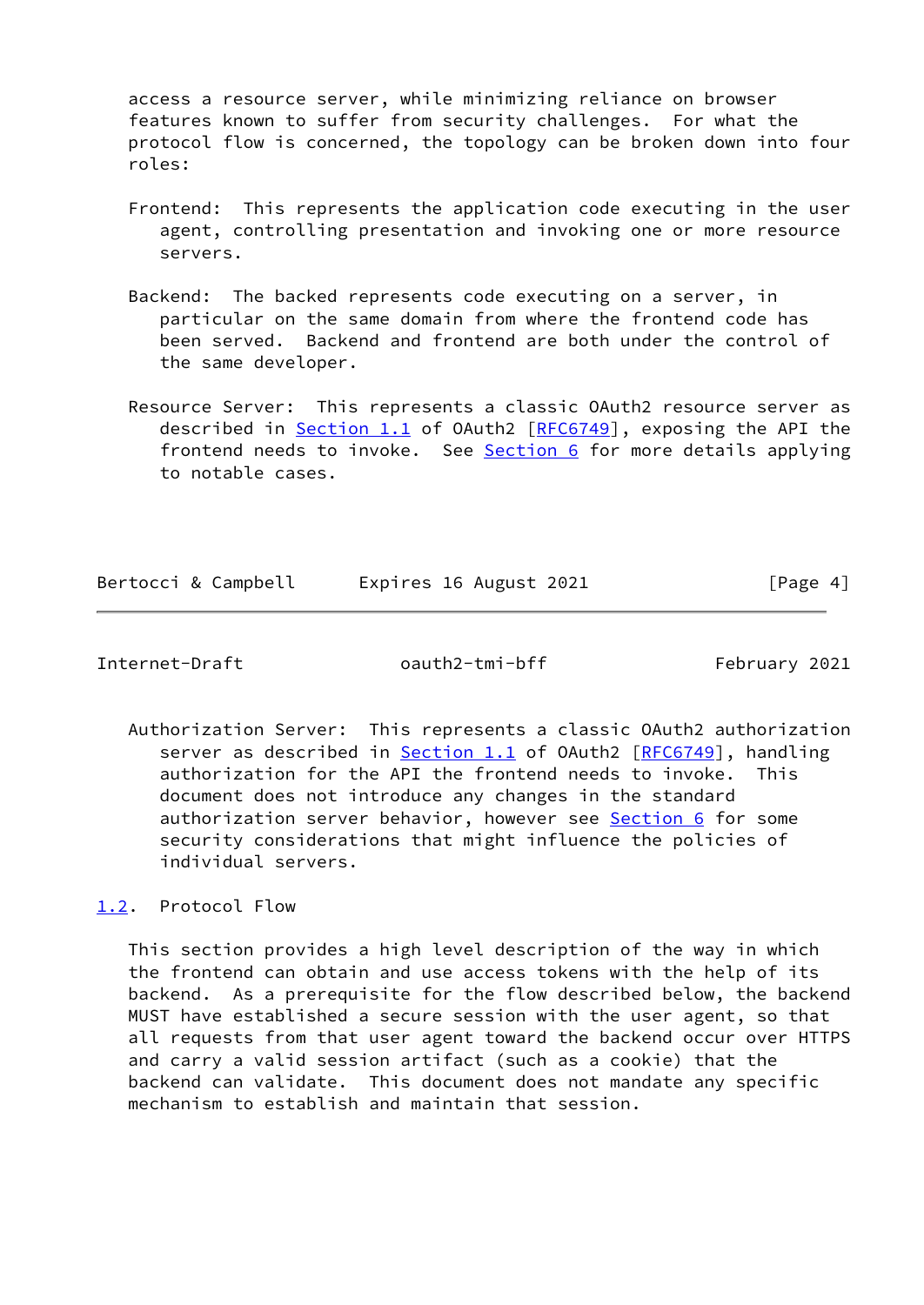

Internet-Draft oauth2-tmi-bff February 2021

[[ TODO SVG maybe someday... ]]

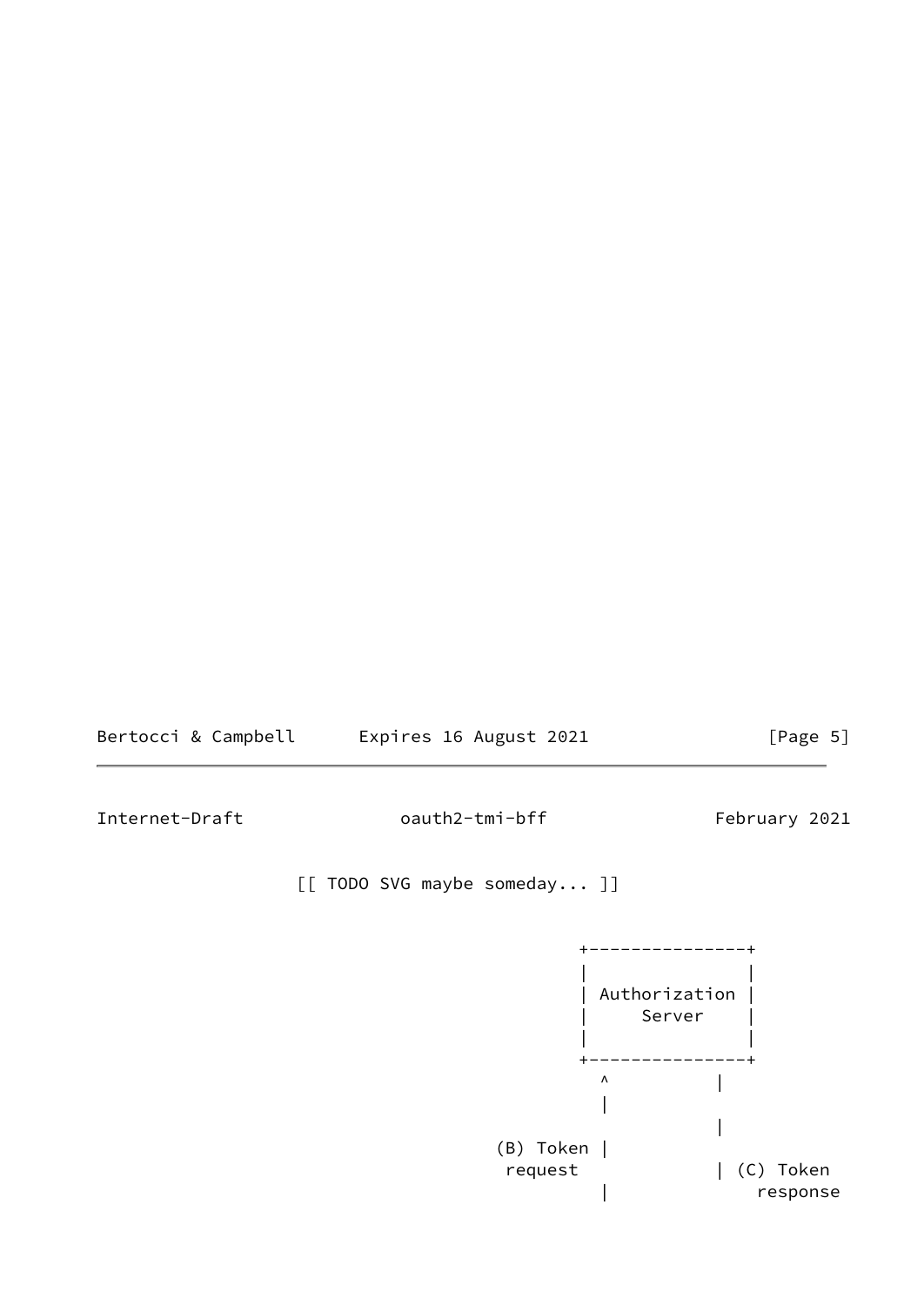

 Figure 1: An abstract diagram of the flow followed to obtain an access token and access a protected resource

- \* (A) The frontend presents to the backend a request for an access token for a given resource server
- $*$  (B) If the backend does not already have a suitable access token obtained in previous flows and cached, it requests to the authorization server a new access token with the required characteristics, using any artifacts previousy obtained (eg refresh token) and grants that will allow the authorization server to issue the requested token without requiring user interaction.

| Bertocci & Campbell | Expires 16 August 2021 | [Page 6] |
|---------------------|------------------------|----------|
|---------------------|------------------------|----------|

<span id="page-6-0"></span>Internet-Draft oauth2-tmi-bff February 2021

- $*$  (C) The authorization server returns the requested token and any additional information according to the grant used (eg validity, actual scopes granted, etc)
- \* (D) The backend returns the requested access token to the frontend
- \* (E) The frontend presents the access token to the resource server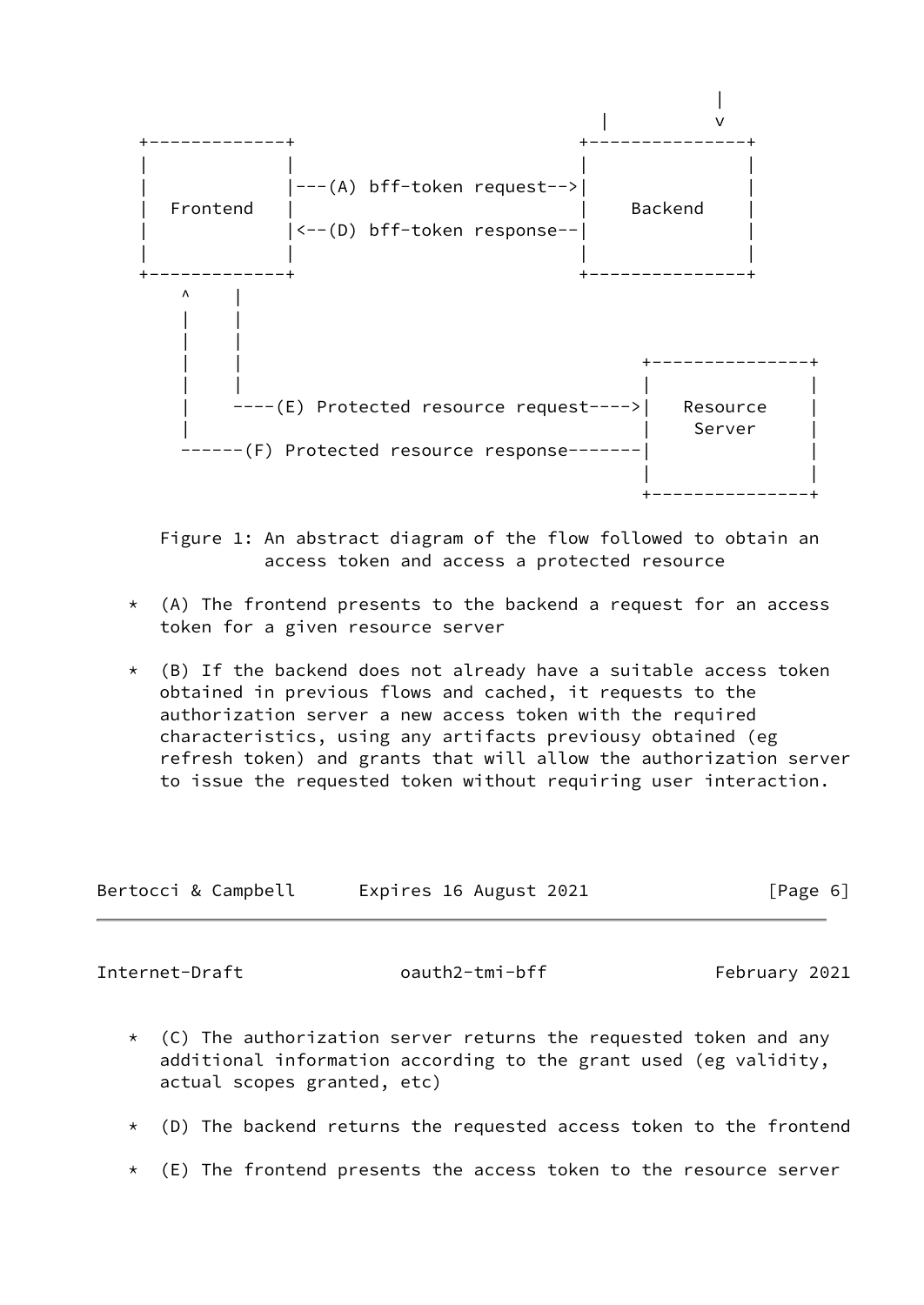- $*$  (F) the resource server validates the incoming token and returns the protected resource
- <span id="page-7-0"></span>[2](#page-7-0). Conventions and Definitions

 The key words "MUST", "MUST NOT", "REQUIRED", "SHALL", "SHALL NOT", "SHOULD", "SHOULD NOT", "RECOMMENDED", "NOT RECOMMENDED", "MAY", and "OPTIONAL" in this document are to be interpreted as described in [BCP](https://datatracker.ietf.org/doc/pdf/bcp14) [14](https://datatracker.ietf.org/doc/pdf/bcp14) [[RFC2119\]](https://datatracker.ietf.org/doc/pdf/rfc2119) [\[RFC8174](https://datatracker.ietf.org/doc/pdf/rfc8174)] when, and only when, they appear in all capitals, as shown here.

### <span id="page-7-1"></span>[3](#page-7-1). Endpoints

 This specification introduces "bff-token" and "bff-sessioninfo", two specialized endpoints that the backend exposes to support the frontend in acquiring tokens and user session information. For the purpose of facilitating the implementation of the pattern with minimal configuration requirements, these endpoints are published at a ".well-known" location according to [RFC 5785](https://datatracker.ietf.org/doc/pdf/rfc5785) [\[RFC5785](https://datatracker.ietf.org/doc/pdf/rfc5785)]. Both endpoint are meant to be used by the applications' frontend, and the frontend only. As such, the backend MUST verify the the call is occurring in the context of a secure session (e.g., by mandating the presence of a valid session cookie received via HTTPS).

<span id="page-7-2"></span>[3.1](#page-7-2). The bff-token Endpoint

 The "bff-token" endpoint is exposed by the backend to allow the frontend to request access tokens. By default, it is exposed at the well-known relative URI "/.well-known/bff-token". The "bff-token" endpoint URI MUST use the "https" scheme. The backend MUST support the use of the HTTP "GET" method for the "bff-token" endpoint and MAY support the use of the "POST" method as well. The backend MUST ignore unrecognized request parameters. See [Section 4](#page-8-0) for more details on how to use the "bff-token" endpoint.

Bertocci & Campbell Expires 16 August 2021 [Page 7]

<span id="page-7-4"></span>

Internet-Draft oauth2-tmi-bff February 2021

<span id="page-7-3"></span>[3.2](#page-7-3). The bff-sessioninfo Endpoint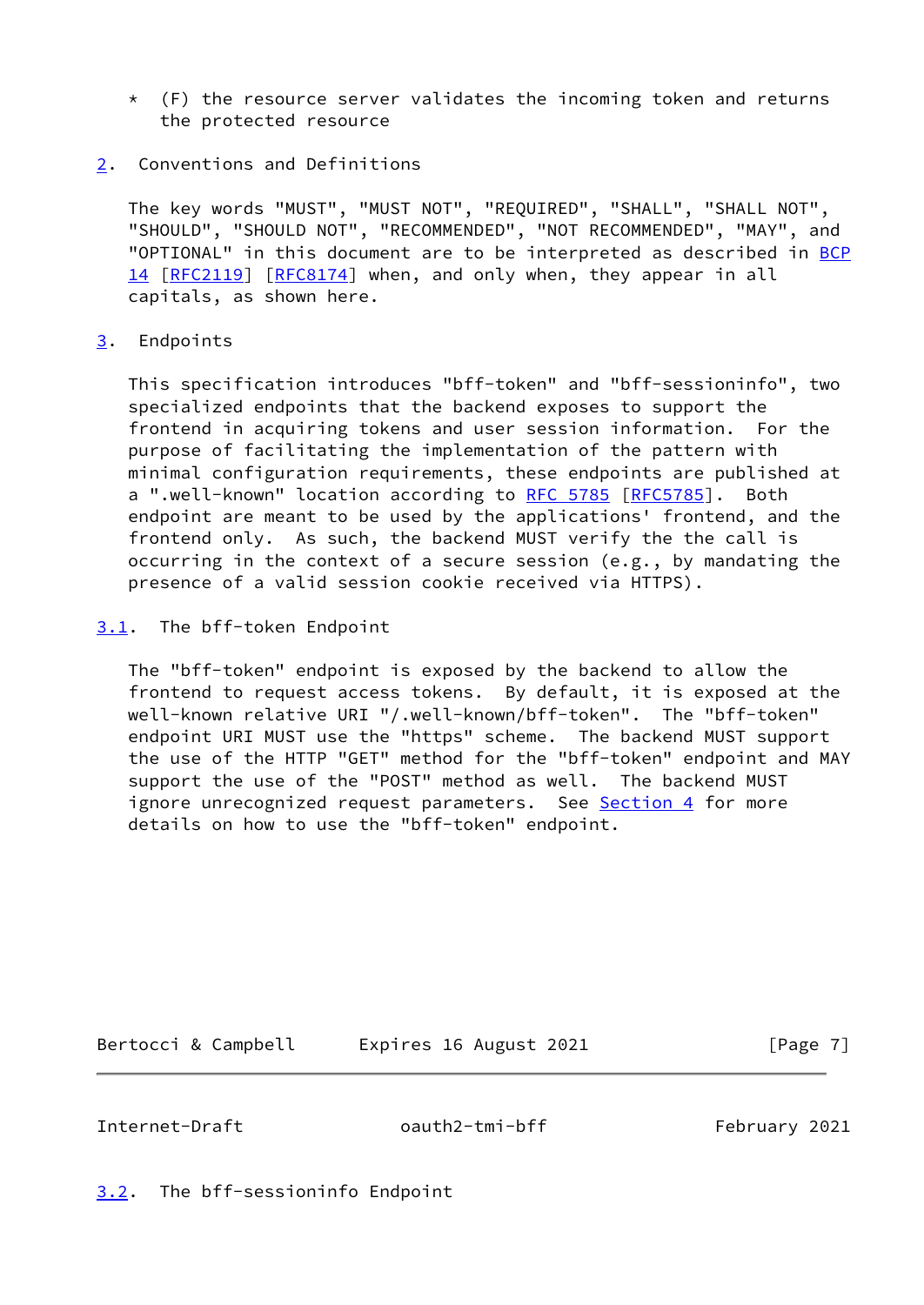The "bff-sessioninfo" endpoint is exposed by the backend to allow the frontend to obtain information about the current user, so that it can be accessed my the presentation code. By default, it is exposed at the well-known relative URI "/.well known/bff-sessioninfo". The backend MUST support the use of the HTTP "GET" method for the "bff-sessioninfo" endpoint. The backend MUST ignore unrecognized request parameters. See [Section 5](#page-11-2) for more details on how to use the "bff-sessioninfo" endpoint.

<span id="page-8-0"></span>[4](#page-8-0). Requesting Access Tokens to the Backend

 To obtain an access token, the frontend makes a request to the backend at the "bff-token" endpoint URI. The flow includes the following steps, as shown in Figure 1.

[[ TODO more granular error refs ]]

- 1. The frontend generates the request and sends it to the "bff- token" endpoint as described in [Section 4.1](#page-9-0) (leg A in Figure 1).
- 2. The backend examines the request, validating whether it includes a valid user session: if it doesn't, it rejects the request as described in [Section 4.3.1](#page-11-0).
- 3. The backend extracts user information from the session, using whatever mechanism it deems suitable, and verifies whether it already has in storage a suitable access token satisfying the request (see [Section 6](#page-13-1) for more details). If it does, it returns it as described in (5).
- 4. If there is no suitable access token stored, the backend verifies whether it has the necessary artifacts to request it to the authorization server without requiring user interaction- for example, by using a refresh token previously stored for the current user. If it does, the backed contacts the authorization server with a token request using the grant of choice (leg B in Figure 1). In the absence of a suitable artifact required to perform a request toward the authorization server, the backend returns an error to the frontend as described in [Section 4.3.2](#page-11-3).
- 5. If the authorization server returns the requested token as expected (leg C in Figure 1), the backend returns it to the frontend, as shown in Leg D of Figure 1 and described in [Section 4.2.](#page-9-2) If the authorization server denies the request, the backend returns an error to the frontend as described in [Section 4.3.3.](#page-11-4)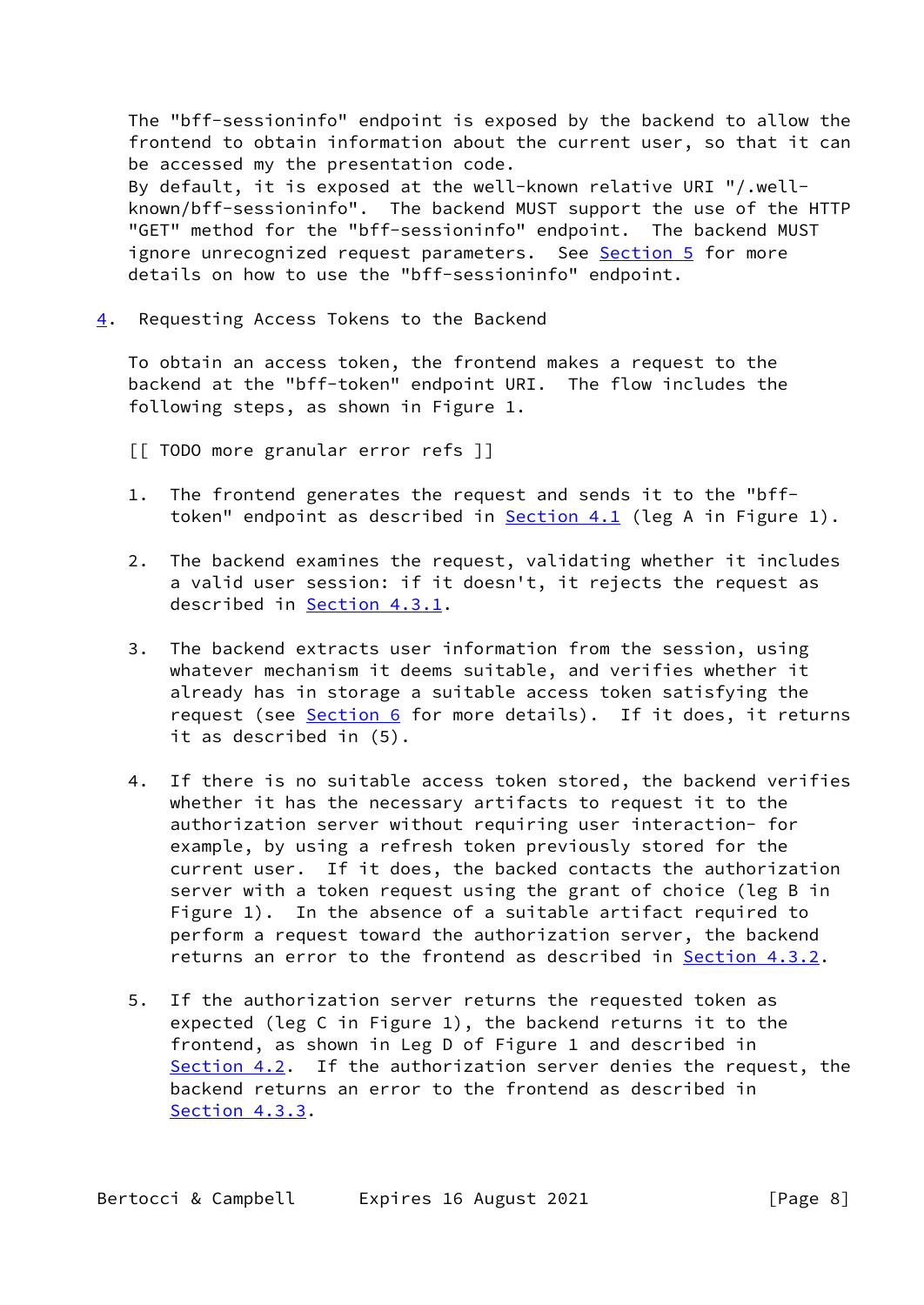<span id="page-9-1"></span>Internet-Draft oauth2-tmi-bff February 2021

 The following sections provide more details for each of the messages described.

<span id="page-9-0"></span>[4.1](#page-9-0). Access Token Request

 The frontend requests an access token from the backend by specifying the requirements the resulting token must meet. To do so, the following parameters may be added to to the query component (or request payload in the case of 'POST') of the "/.well-known/bff token" request URI using the "application/x-www-form-urlencoded" format with a character encoding of UTF-8 as described in [Appendix](https://datatracker.ietf.org/doc/pdf/rfc6749#appendix-B) B  [of \[RFC6749\]](https://datatracker.ietf.org/doc/pdf/rfc6749#appendix-B).

 "resource" : The identifier of the desired resource server, as defined in [[RFC8707](https://datatracker.ietf.org/doc/pdf/rfc8707)]. This parameter is OPTIONAL.

 "scope" : The scope of the access request resulting in the desired access token. This parameter follows the syntax described in section [3.3 of \[RFC6749\].](https://datatracker.ietf.org/doc/pdf/rfc6749#section-3.3) This parameter is OPTIONAL.

 Both parameters MAY be absent from the request. Given that the frontend and the backend are components of the same application, it is possible in some scenarios for the backend to determine what token to return to the frontend without any specific requirement. For example, the application might be consuming only one resource, with a fixed set of scopes: that would make specifying that information in the request from the frontend unnecessary.

 The following is an example of request where both resource and scopes are specified.

 GET /.well-known/bff-token?scope=buy+sell &resource=https%3A%2F%2Fapi.example.org%2Fstocks HTTP/1.1 Host: myapp.example.com

 Note that the request does not need to specify any client attributes, as those are all handled by the backend- and the presence of a pre existing session provides the context necessary for the backend to select the right settings when crafting requests for the authorization server.

<span id="page-9-2"></span>[4.2](#page-9-2). Access Token Response

 If the backend successfully obtains a suitable token, or has one already cached, it returns it to the frontend in a message featuring the following parameters.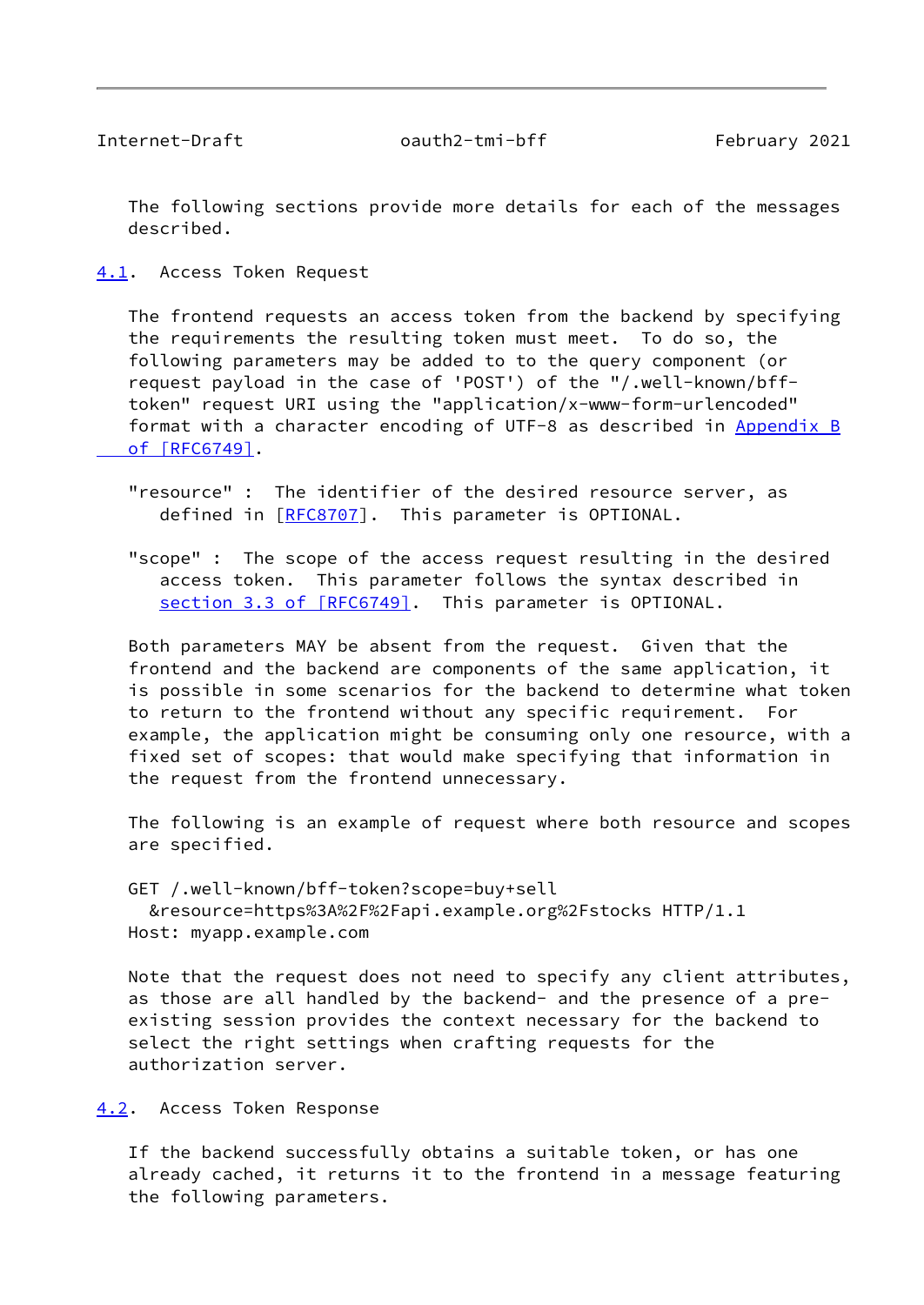"access\_token" : The requested access token. This parameter is

| Bertocci & Campbell | Expires 16 August 2021 | [Page 9] |
|---------------------|------------------------|----------|
|---------------------|------------------------|----------|

<span id="page-10-1"></span>Internet-Draft oauth2-tmi-bff February 2021

REQUIRED.

- "expires\_in" : The lifetime in seconds of the access token, as defined in section [5.1 of \[RFC6749\]](https://datatracker.ietf.org/doc/pdf/rfc6749#section-5.1). This parameter is REQUIRED, if the information was made available from the authorization server that originally issued the access token.
- "scope" : The scope of the access token being returned as list of space-delimited, case-sensitive strings, as defined in [Section](https://datatracker.ietf.org/doc/pdf/rfc6749#section-3.3) 3.3  [of \[RFC6749\].](https://datatracker.ietf.org/doc/pdf/rfc6749#section-3.3) If the request contained a scope parameter, and the scope of resulting token is different from the requested value, this parameter is REQUIRED. In all other cases, the presence of scope in the response is OPTIONAL.

The following is an example of access token response.

 HTTP/1.1 200 OK Content-Type: application/json Cache-Control: no-cache, no-store

```
 {
   "access_token":"4bWc0ESC9aCc77LTC8EjR1pCfE4WxfNg",
   "expires_in":3596,
   "scope":"buy sell"
 }
```
 Note that if the backend elects to cache tokens, to serve future requests from the frontend without contacting the authorization server if still within the useful lifetime, it must also cache expiration information and scopes in accordance to the requirements expressed in this section.

#### <span id="page-10-0"></span>[4.3](#page-10-0). Errors

 When the backend fails to deliver to the frontend the requested token, it responds with an HTTP 400 (Bad Request) status code and includes the following parameters with the response:

"error" : An ASCII error code identifying the circumstances of the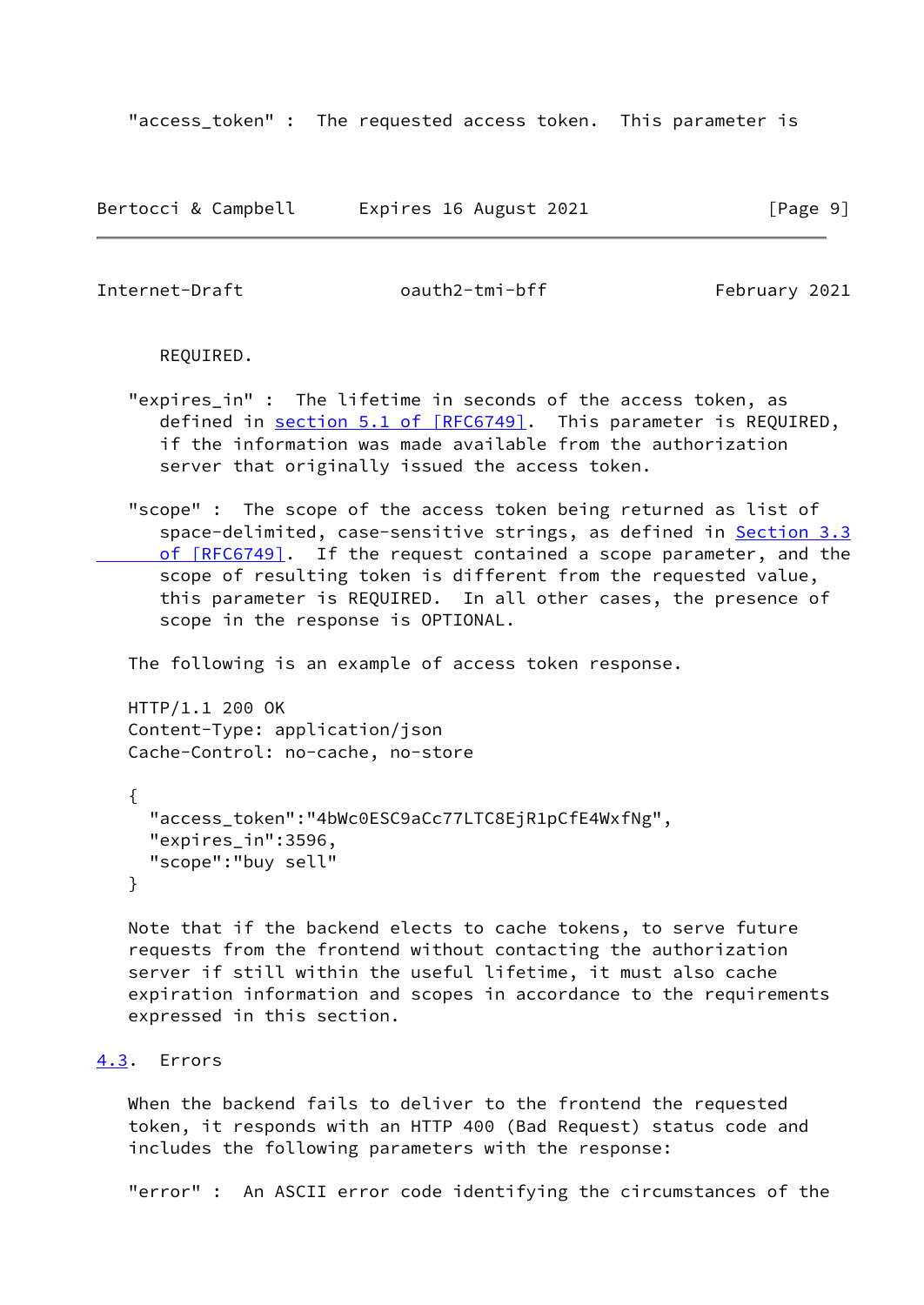error. See the next sections for details. This parameter is REQUIRED.

 "error\_description" : OPTIONAL. A human-readable message describing the error for troubleshooting purposes.

Bertocci & Campbell Expires 16 August 2021 [Page 10]

<span id="page-11-1"></span>Internet-Draft oauth2-tmi-bff February 2021

<span id="page-11-0"></span>[4.3.1](#page-11-0). No valid session found

 All requests to the backend MUST be performed in the context of a valid authenticated session, typically by presenting a session cookie over a TLS channel. If the backend cannot find or validate a session, it must reject the request and return a message as described in [Section 4.3](#page-10-0), with an error parameter value of "invalid\_session".

<span id="page-11-3"></span>[4.3.2](#page-11-3). Backend cannot perform a request to the authorization server

 If the backend doesn't have the necessary artifacts (e.g., a refresh token for the current user and/or requested resource) to request a suitable access token to the authorization server without requiring user interaction, it will reject the request and return a message as described in [Section 4.3](#page-10-0), with an error parameter value of "backend\_not\_ready".

<span id="page-11-4"></span>[4.3.3](#page-11-4). The backend request to the authorization server fails

 If the backend request to the authorization server fails, the backend will return to the frontend a message as described in Section  $4.3$ , with as error parameter value the error parameter received in the authorization server response (as described by [section](https://datatracker.ietf.org/doc/pdf/rfc6749#section-5.2) 5.2 of [RFC6749] and, if present in the authorizations server response, will include the error\_description parameter with the same parameter value as received by the authorization server. [[ TODO wow this sentence is ugly. ]]

<span id="page-11-2"></span>[5](#page-11-2). Requesting Session Information from the Backend

 Application developers will often need to obtain information about the current session (such as user attributes, session expiration,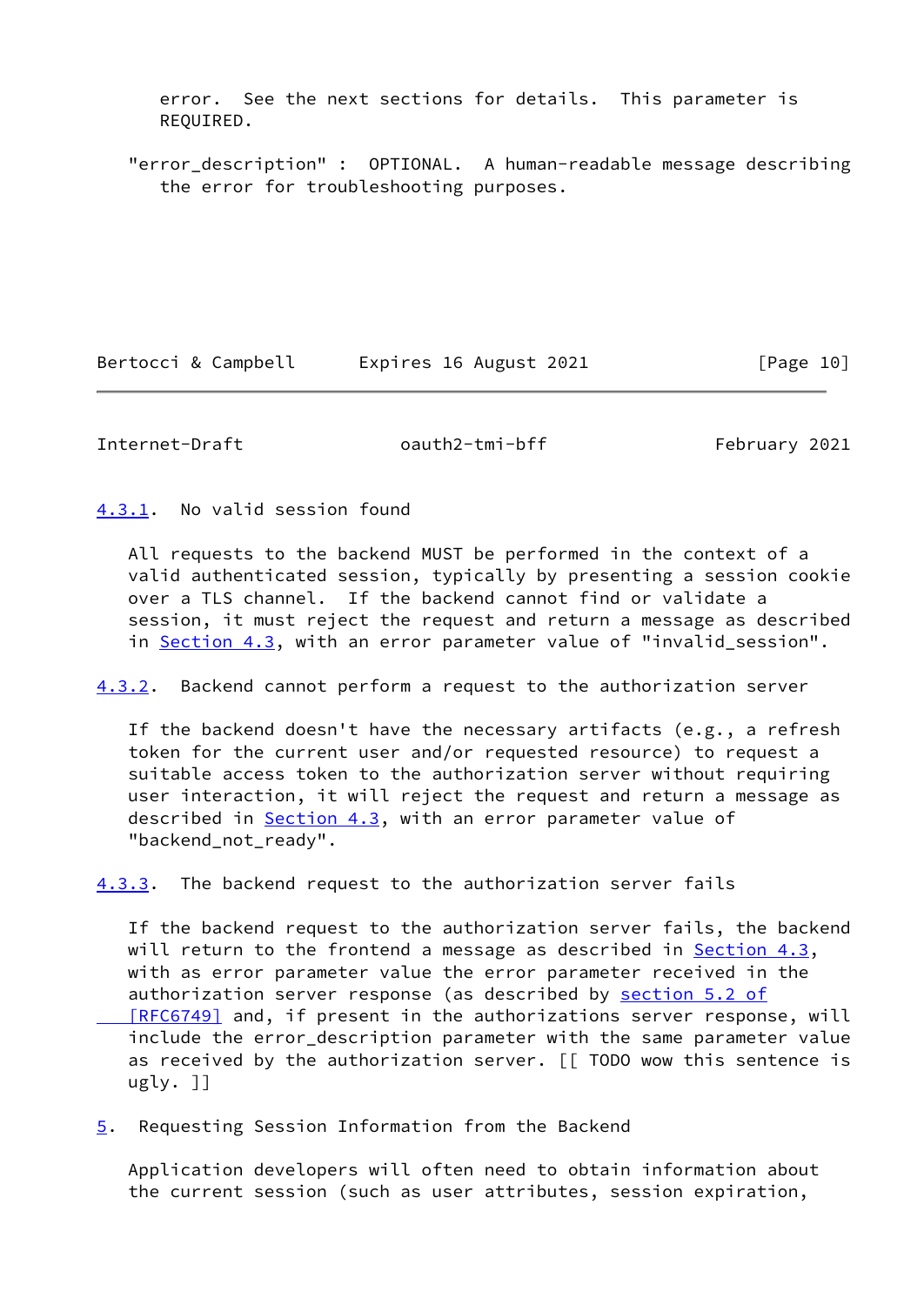etc) to display it to the end user, drive application behavior and any other operation it would perform if the frontend would be in charge of obtaining tokens directly. In the topology described in this specification, most of the user experience is driven by the frontend: however, the session information is inaccessible to the user agent, as it is either kept in artifacts that the user agent cannot inspect (opaque sessions cookies) or on the backend side. The "/.well-known/bff-sessioninfo" endpoint is meant to restore the developer's ability to access the session information they need, without compromising the security of the solution. At any time, the frontend can leverage the current secure session to send to the "bff sessioninfo" endpoint a request, and receive the needed session information. The following sections provide details on request and response messages.

| Bertocci & Campbell |  | Expires 16 August 2021 |  | [Page 11] |  |
|---------------------|--|------------------------|--|-----------|--|
|---------------------|--|------------------------|--|-----------|--|

<span id="page-12-1"></span>Internet-Draft oauth2-tmi-bff February 2021

# <span id="page-12-0"></span>[5.1](#page-12-0). Session Information Request

 The frontend sends a request for session information via an HTTP GET, using the "https" scheme in the context of a secure session. The request has no parameters. The following is an example of session information request.

 GET /.well-known/bff-sessioninfo HTTP/1.1 Host: myapp.example.com

<span id="page-12-2"></span>[5.2](#page-12-2). Session Information Response

 If the request is executed in the context of a secure session, the backend returns a JSON object containing any information it deems appropriate to share with the frontend about the content of the session. For example, if the session was established via OpenID Connect [\[OIDC](#page-16-2)] the response might contain the session and user attribute claims as defined in sections [2](#page-7-0) and  $5.1$  of  $[OIDE]$ . The following is a non-normative example of such a session information response.

 HTTP/1.1 200 OK Content-Type: application/json Cache-Control: no-cache, no-store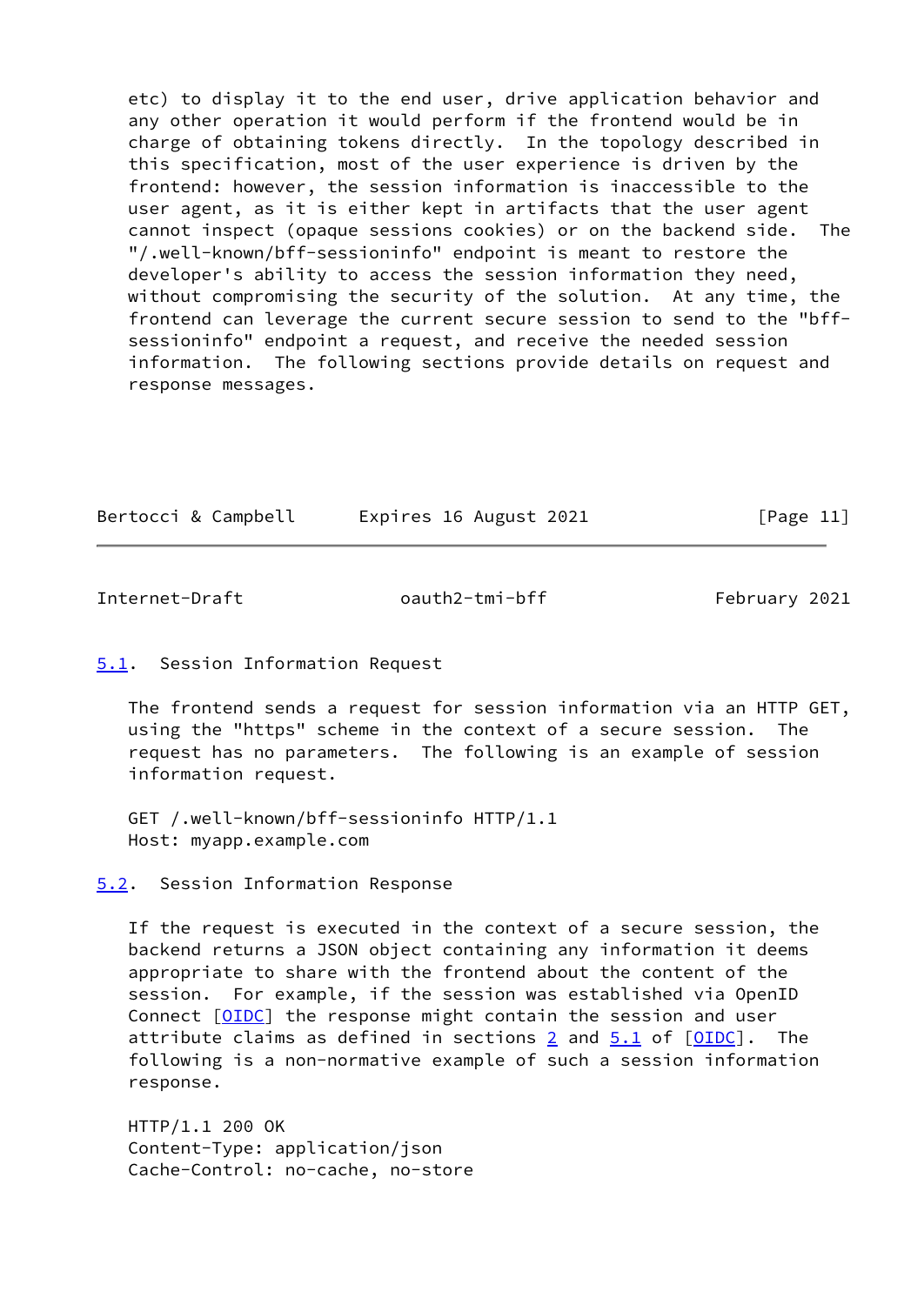```
 {
     "iss": "https://as.example.com",
     "sub": "24400320",
     "exp": 1311281970,
    "auth time": 1311280969,
     "preferred_username": "johnny",
     "email_verified: "johnny@foo.com",
     "given_name": "Jonathan",
     "family_name" : "Swift"
 }
```
 It is worth noting that the backend isn't bound to any specific rule and is free to return any information it deems necessary in this message in the context of the application (frontend and backend) own requirements.

### <span id="page-13-0"></span>[5.3](#page-13-0). Error

 In case the frontend sends a request to bff-sessioninfo in the absence of a valid secure session, the backend will return an error as described in [Section 4.3.2](#page-11-3). For any other error situation, the backend is free to determine what to signal to the frontend. [[ TODO seems a bit weak... maybe a generic error? ]]

| Bertocci & Campbell | Expires 16 August 2021 | [Page 12] |
|---------------------|------------------------|-----------|
|                     |                        |           |

<span id="page-13-2"></span>Internet-Draft oauth2-tmi-bff February 2021

#### <span id="page-13-1"></span>[6](#page-13-1). Security Considerations

 The simplicity of the described pattern notwithstanding, there are a number of important considerations that frontend, backend and SDK implementers should keep in mind while implementing this approach.

<span id="page-13-3"></span>[6.1](#page-13-3). Frontend should not persist access tokens in local storage

 Part of the reason for which the pattern herein described was devised is to help application developers to limit the attack surface of their code executing in the user agent. Access tokens SHOULD NOT be saved in local storage: they SHOULD be kept in memory, and retrieved anew when necessary from the backend following [Section 4.](#page-8-0)

<span id="page-13-4"></span>[6.2](#page-13-4). Mismatch between security characteristics of token requestor and API caller

Some authorization servers might express in their access tokens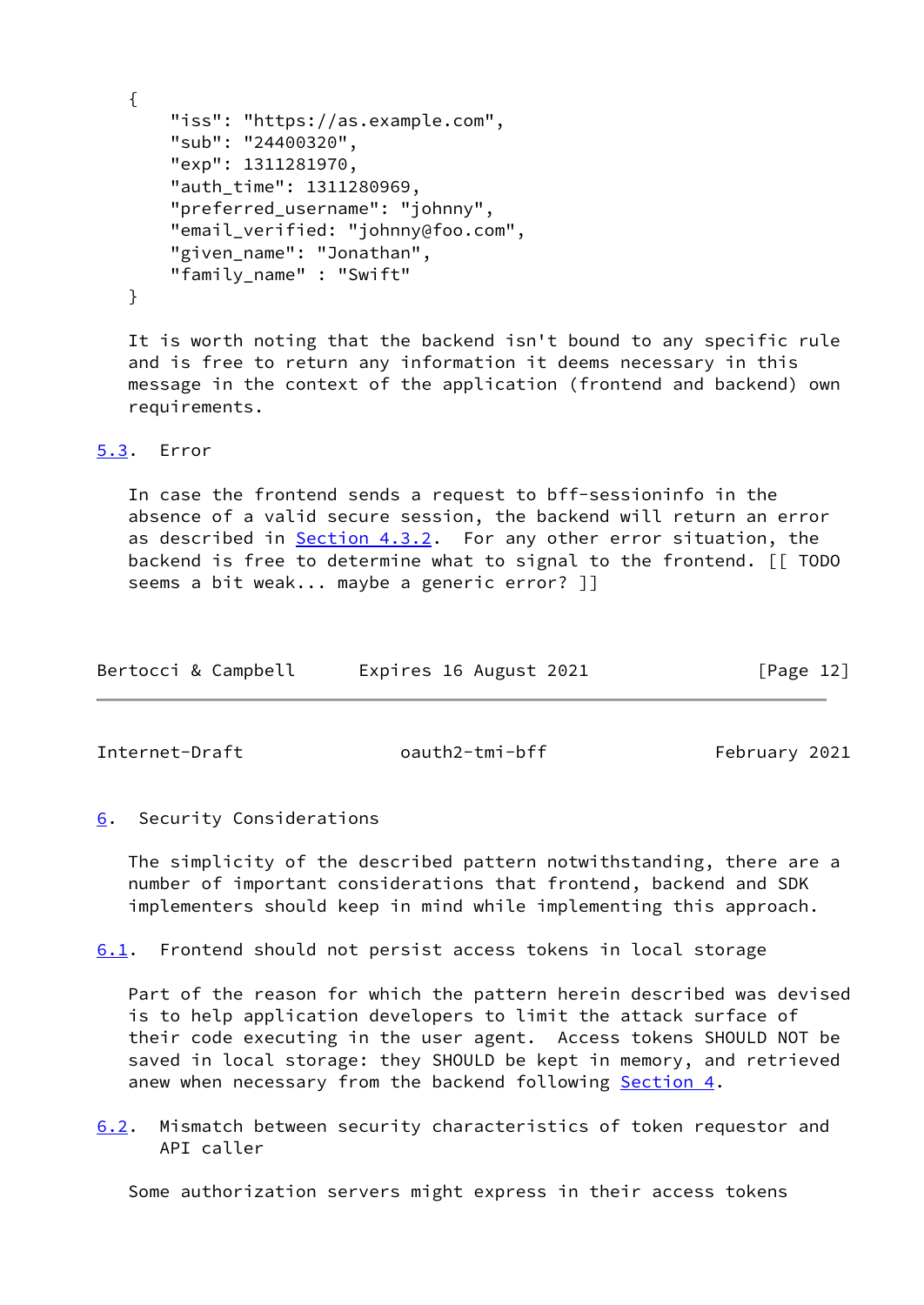whether the client obtaining it authenticated itself, or it behaved as a public client. Resource servers might rely on that information to infer the nature and security characteristics of the application presenting the access token to them, and use that to drive authorization decisions (e.g., only allow certain operations if the caller is a confidential client). The pattern described here obtains an access token through the backend, a confidential client, but the access token is ultimately used by code executing in a far less secure environment. Resource servers knowing that their clients will use this pattern SHOULD refrain from using the client authentication type as a factor in authorization decision, or, whenever possible, should use whatever extensions the authorization server of choice offers to signal that the requested access tokens will not be used by a confidential client. As there are no standards to express in an access token the nature of the client authentication used in obtaining the token itself, this document does not provide a specific mechanism to influence the authorization server and leaves the task, in the rare cases it might be necessary, to individual implementations.

Bertocci & Campbell Expires 16 August 2021 [Page 13]

<span id="page-14-1"></span>Internet-Draft oauth2-tmi-bff February 2021

<span id="page-14-0"></span>[6.3](#page-14-0). Mismatch between scopes in a request vs cached tokens

 The backend will likely cache token responses from the authorization server, so that the backend can promptly serve equivalent requests from the frontend without further roundtrips toward the authorization server. That is a powerful optimization, but it presents scopes elevation risks if applied indiscriminately. If the token cached by the authorization server features a superset of the scopes requested by the frontend, the backend SHOULD NOT return it to the frontend and perform a new request with the smaller scopes set to the authorization server.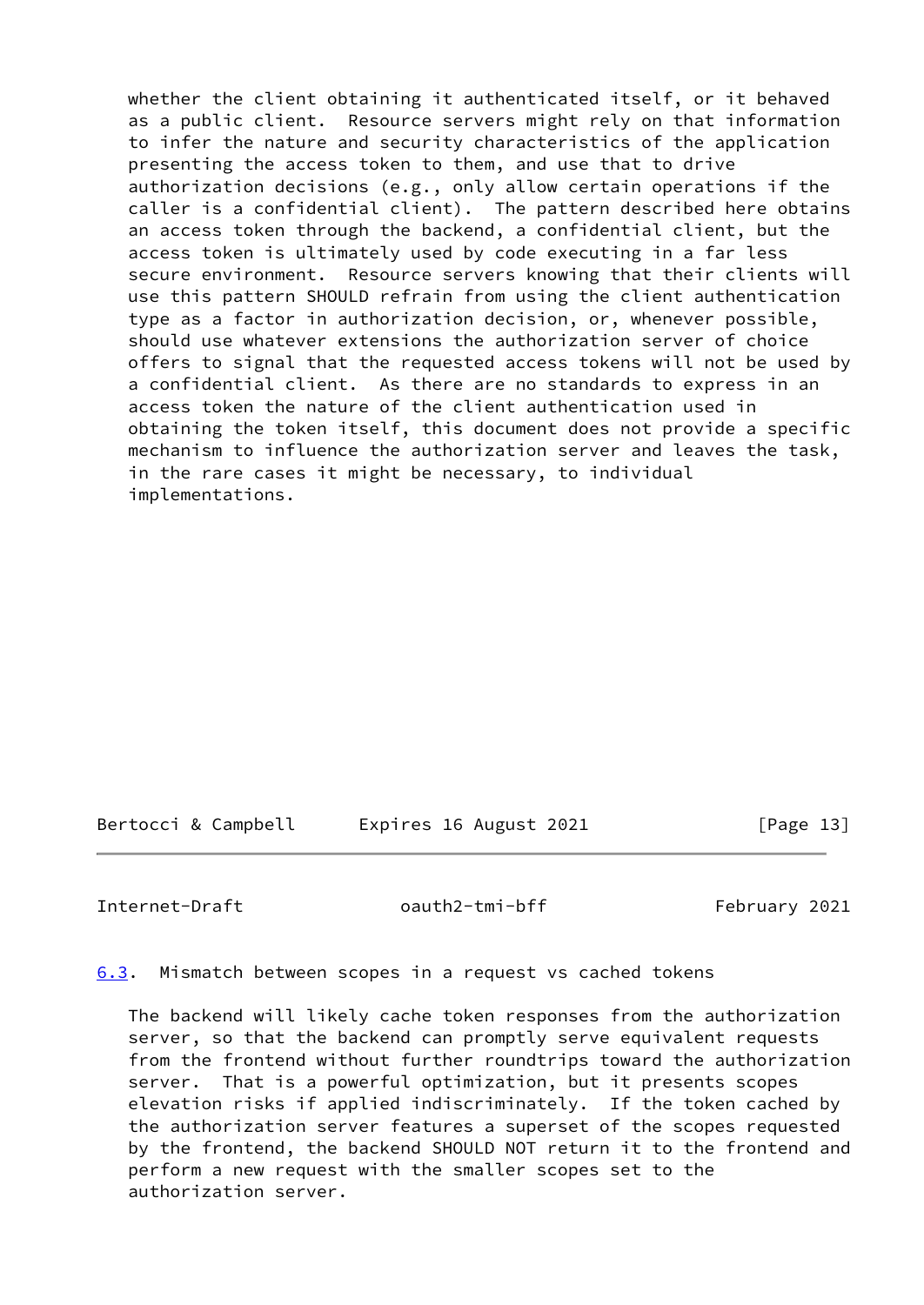#### <span id="page-15-0"></span>[6.4](#page-15-0). Resource server colocated with the backend

 If the only API invoked by the frontend happens to be colocated with the backend, the frontend doesn't need to obtain access tokens to it: it can simply use the same secure session leveraged to protect requests to the token endpoints described here. The "bff-token" isn't necessary in that scenario, although "bff-sessioninfo" retains its usefulness to surface session and user information to the user agent code. Also note that the presence of the "bff-token" endpoint makes it possible to easily accommodate possible future evolutions where the frontend needs to invoke APIs protected by resource servers hosted elsewhere, without engendering changes in the security property of the application.

<span id="page-15-1"></span>[7](#page-15-1). IANA Considerations

 This specification requests registration of the following two well- known URIs in the IANA "Well-Known URIs" registry [[IANA.well-known](#page-17-5)] established by [\[RFC5785](https://datatracker.ietf.org/doc/pdf/rfc5785)].

The bff-token Endpoint

- \* URI suffix: bff-token
- \* Change Controller: IESG
- \* Specification Document: [Section 3.1](#page-7-2) [[ of this specification ]]
- \* Related information: (none)

The bff-sessioninfo Endpoint

- \* URI suffix: bff-sessioninfo
- \* Change Controller: IESG

| [Page 14]<br>Expires 16 August 2021<br>Bertocci & Campbell |
|------------------------------------------------------------|
|                                                            |

<span id="page-15-2"></span>Internet-Draft oauth2-tmi-bff February 2021

- \* Specification Document: [Section 3.2](#page-7-3) [[ of this specification ]]
- \* Related information: (none)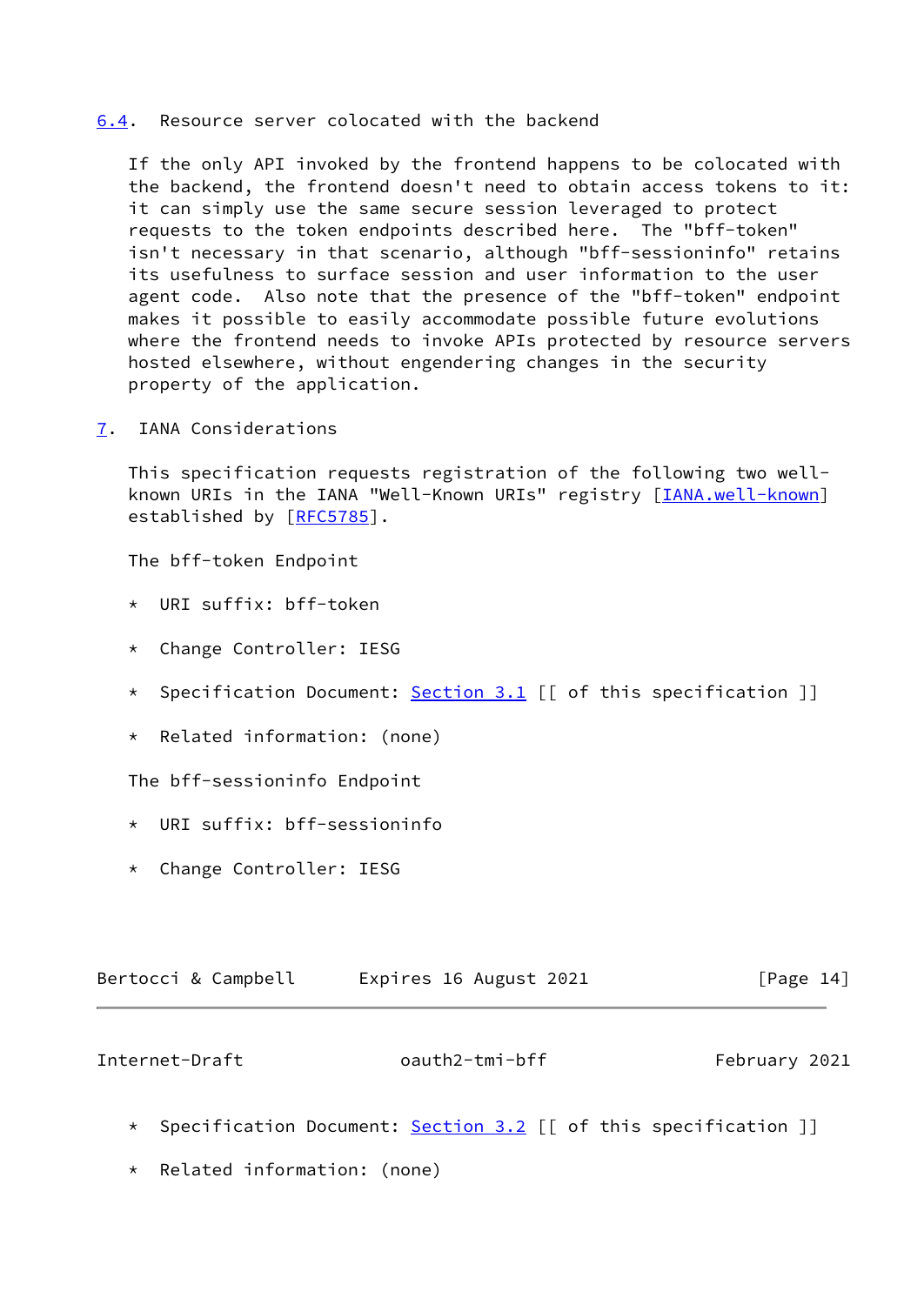# Miscellaneous

 [[ TODO Should we say something about: Requests could be more complicated than just scopes (think RAR) and the frontend might need to tell more than scopes to the backend. In that case, just add custom params and stir. ]]

[[ TODO We mentioned another thing, but I can't remember now. ]]

- <span id="page-16-0"></span>[8](#page-16-0). Normative References
	- [RFC5785] Nottingham, M. and E. Hammer-Lahav, "Defining Well-Known Uniform Resource Identifiers (URIs)", [RFC 5785](https://datatracker.ietf.org/doc/pdf/rfc5785), DOI 10.17487/RFC5785, April 2010, <[https://www.rfc-editor.org/info/rfc5785>](https://www.rfc-editor.org/info/rfc5785).
	- [RFC6750] Jones, M. and D. Hardt, "The OAuth 2.0 Authorization Framework: Bearer Token Usage", [RFC 6750,](https://datatracker.ietf.org/doc/pdf/rfc6750) DOI 10.17487/RFC6750, October 2012, <[https://www.rfc-editor.org/info/rfc6750>](https://www.rfc-editor.org/info/rfc6750).
	- [RFC6749] Hardt, D., Ed., "The OAuth 2.0 Authorization Framework", [RFC 6749,](https://datatracker.ietf.org/doc/pdf/rfc6749) DOI 10.17487/RFC6749, October 2012, <[https://www.rfc-editor.org/info/rfc6749>](https://www.rfc-editor.org/info/rfc6749).
- <span id="page-16-2"></span><span id="page-16-1"></span>[9](#page-16-1). Informative References
	- [RFC2119] Bradner, S., "Key words for use in RFCs to Indicate Requirement Levels", [BCP 14](https://datatracker.ietf.org/doc/pdf/bcp14), [RFC 2119](https://datatracker.ietf.org/doc/pdf/rfc2119), DOI 10.17487/RFC2119, March 1997, <[https://www.rfc-editor.org/info/rfc2119>](https://www.rfc-editor.org/info/rfc2119).
	- [OIDC] Sakimura, N., Bradley, J., Jones, M., de Medeiros, B., and C. Mortimore, "OpenID Connect Core 1.0 incorporating errata set 1", 8 November 2014, <[http://openid.net/specs/openid-connect-core-1\\_0.html>](http://openid.net/specs/openid-connect-core-1_0.html).
	- [RFC8174] Leiba, B., "Ambiguity of Uppercase vs Lowercase in [RFC](https://datatracker.ietf.org/doc/pdf/rfc2119) [2119](https://datatracker.ietf.org/doc/pdf/rfc2119) Key Words", [BCP 14](https://datatracker.ietf.org/doc/pdf/bcp14), [RFC 8174,](https://datatracker.ietf.org/doc/pdf/rfc8174) DOI 10.17487/RFC8174, May 2017, [<https://www.rfc-editor.org/info/rfc8174](https://www.rfc-editor.org/info/rfc8174)>.
	- [RFC8707] Campbell, B., Bradley, J., and H. Tschofenig, "Resource Indicators for OAuth 2.0", [RFC 8707](https://datatracker.ietf.org/doc/pdf/rfc8707), DOI 10.17487/RFC8707, February 2020, <<https://www.rfc-editor.org/info/rfc8707>>.

| Bertocci & Campbell | Expires 16 August 2021 | [Page 15] |
|---------------------|------------------------|-----------|
|---------------------|------------------------|-----------|